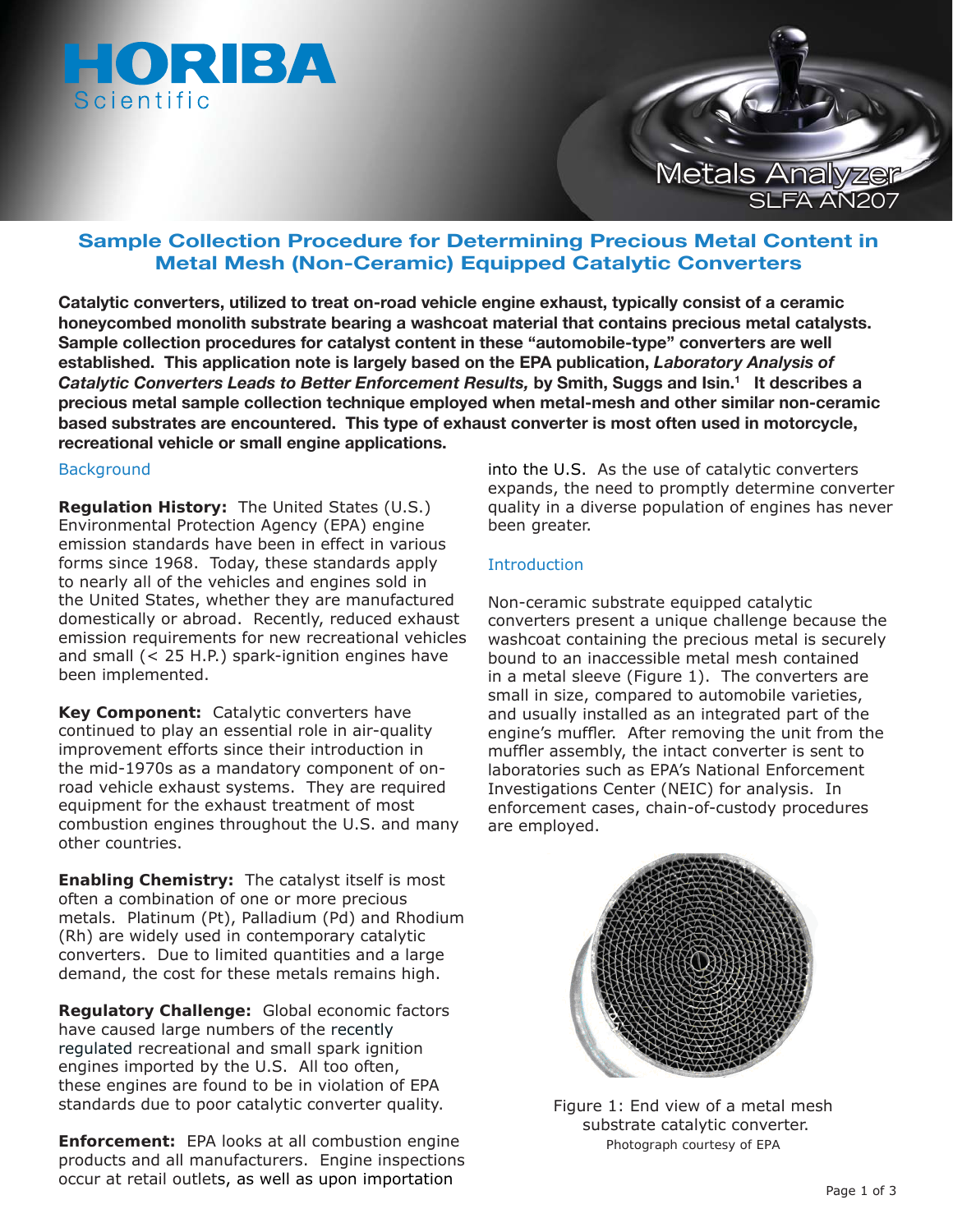### Sample Collection

Washcoat sample collection begins with the disassembly of the converter body and occurs in conjunction with collection of various data including physical measurements, photographs, and weights that are required to determine the specifications for the catalytic converters being examined. The encasing metal sleeve is cut away to enable the metal mesh to be manually unwound.

In some cases, the fabrication of the substrate prevents the mesh from unwinding. This type of sample requires additional effort to disassemble. In all cases, a great deal of care is used ensure a minimal loss of washcoat.

Removal of washcoat material is not easily achieved. The main constituents are porous basemetal oxides, such as aluminium, cerium and zirconium. The washcoat compound serves as a carrier for application of the catalyst onto the substrate during converter construction and as a rugged high surface area support medium once the converter is put into service. Direct exhaust gas/catalyst contact is critical to converter functionality, thus the washcoat is designed to strongly adhere to the metal mesh substrate. Varying degrees of force are always required, but simply unwinding the mesh may remove a significant amount of washcoat material. In cases where the fabrication of the substrate prevents mesh unwinding, additional force is required.

To disassemble more challenging support structures, various methods of mechanical force are utilized. The metal mesh surface area must be exposed so that washcoat materials can be scraped from the mesh surface. Various tools, including mallet, chisel, awl and metal bristle brush are frequently employed. The washcoat presents itself as a powder when it is separated from the mesh.

This activity often results in the mesh being reduced to small metal pieces. Both washcoat and metal pieces are typically collected in large weigh boats positioned beneath the samples. Metallic fragments are then removed from the recovered materials. Larger pieces may be separated individually, while a magnet may be used for removal of small metal debris (Figure 2).



Figure 2: Removal of metallic debris using a magnet. *Photograph courtesy of EPA*

#### Test Specimen Preparation

Once sample collection and cleaning is accomplished, the ability to evaluate a test specimen for precious metal content using X-ray fluorescence (XRF) methodologies is relatively easy. Because powder matrices may be readily analyzed, there in no need for further sample treatment. Testing is also non-destructive, which preserves the quantity and quality of the collected sample material and eases sample retain and chain of custody procedures.



Figure 3: Recovered washcoat in 31 mm diameter sample Cell; Typical test specimen depth – 2-3 mm

#### **Testing**

Analysis is accomplished by placing the test specimen into a standard 31 mm diameter X-ray sample cell to a depth of 2-3 mm. This small test specimen volume requirement is important since the amounts of recovered washcoat are often small (less than 5 g). Mylar film  $(2-6 \mu m)$  is used to provide the sample cup seal. Once the cup